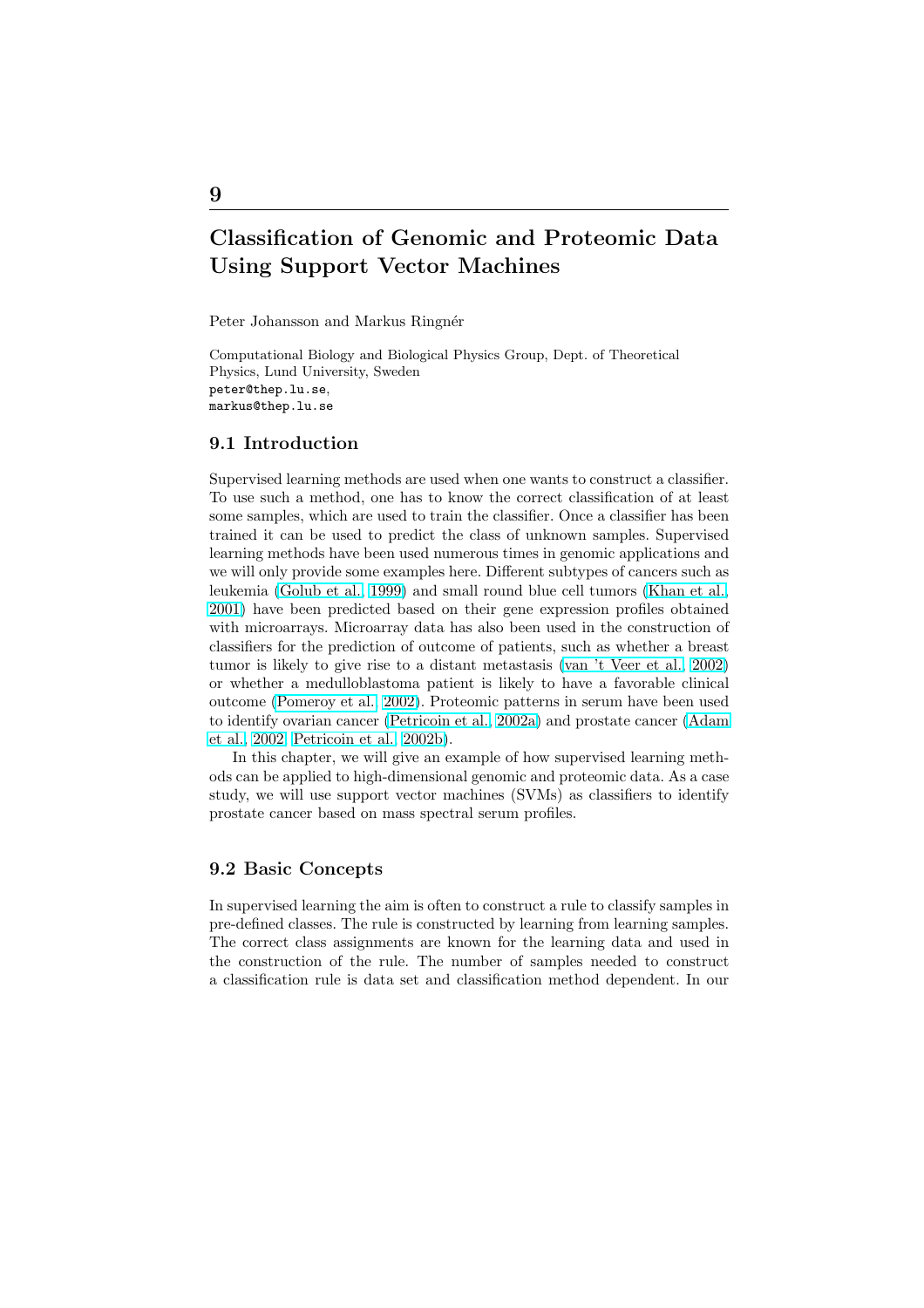#### 2 Peter Johansson and Markus Ringnér

experience at least ten samples in each class are needed for classification of genomic and proteomic data. Once the rule is constructed it can be applied to classify unknown samples. Each sample typically is a vector of real values and each value often corresponds to a measurement of one feature of the sample. Classification rules can be either explicit or implicit. An example of a classification method with an implicit rule is the nearest neighbor classifier: A test sample is classified to belong to the same class as the learning sample to which it is most similar. Decision trees are a classification method that use explicit rules, for example, if the value of a specific feature of the sample is positive, the sample is predicted to belong to one class, if not, it is predicted to belong to another class. In the case of classifying tumor samples based on genomic or proteomic data, each sample could, for example, be a vector of gene expression levels from a microarray experiment, volumes from spots on a 2 dimensional gel, or intensities for different mass-over-charge  $(m/z)$  values from a mass spectrum. Classes could, for example, be cancer patients and healthy individuals, respectively. In these cases, data sets have very many features and it is often beneficial to separate construction of the classifier in two parts: feature selection and classifier rule construction. Moreover, once a classifier is constructed its predictive performance needs to be evaluated. In this section, we will discuss a supervised learning method: SVM, how feature selection can be combined with SVMs, and a methodology for obtaining estimates of the predictive performance of the classifier.

#### 9.2.1 Support Vector Machines

Suppose we have a set of samples where each sample belongs to one of two pre-defined classes, and we have measured two values for each sample, for example, the expression levels of two proteins (Figure 9.1). Two classes of two-dimensional samples are considered linearly separable if a line can be constructed such that all samples of one class lie on one side of the line and all samples of the other class lie on the other side. This line serves as a decision boundary between the two classes. For higher-dime[nsion](#page-2-0)al data, a linear decision boundary is a hyperplane that separates the classes. If classes are separable by a hyperplane, there are most likely many possible hyperplanes that separate the classes (Figure 9.1a). SVMs are based on this concept of decision boundaries. SVMs are designed to find the hyperplane with the largest distance to the closest points from the two classes, the *maximal margin hyper*plane (Figure 9.1c). Once this hyperplane has been found for a set of learning samples, the class of additional t[est](#page-2-0) samples can be predicted based on which side of the hyperplane they appear.

For many classification problems the classes cannot be separated by a hyperplane; the[y ar](#page-2-0)e not linearly separable and a non-linear decision surface may be useful. Classifiers that use a non-linear decision surface are called non-linear classifiers. SVMs address such classification problems by mapping the data from the original input space into a feature space in which a linear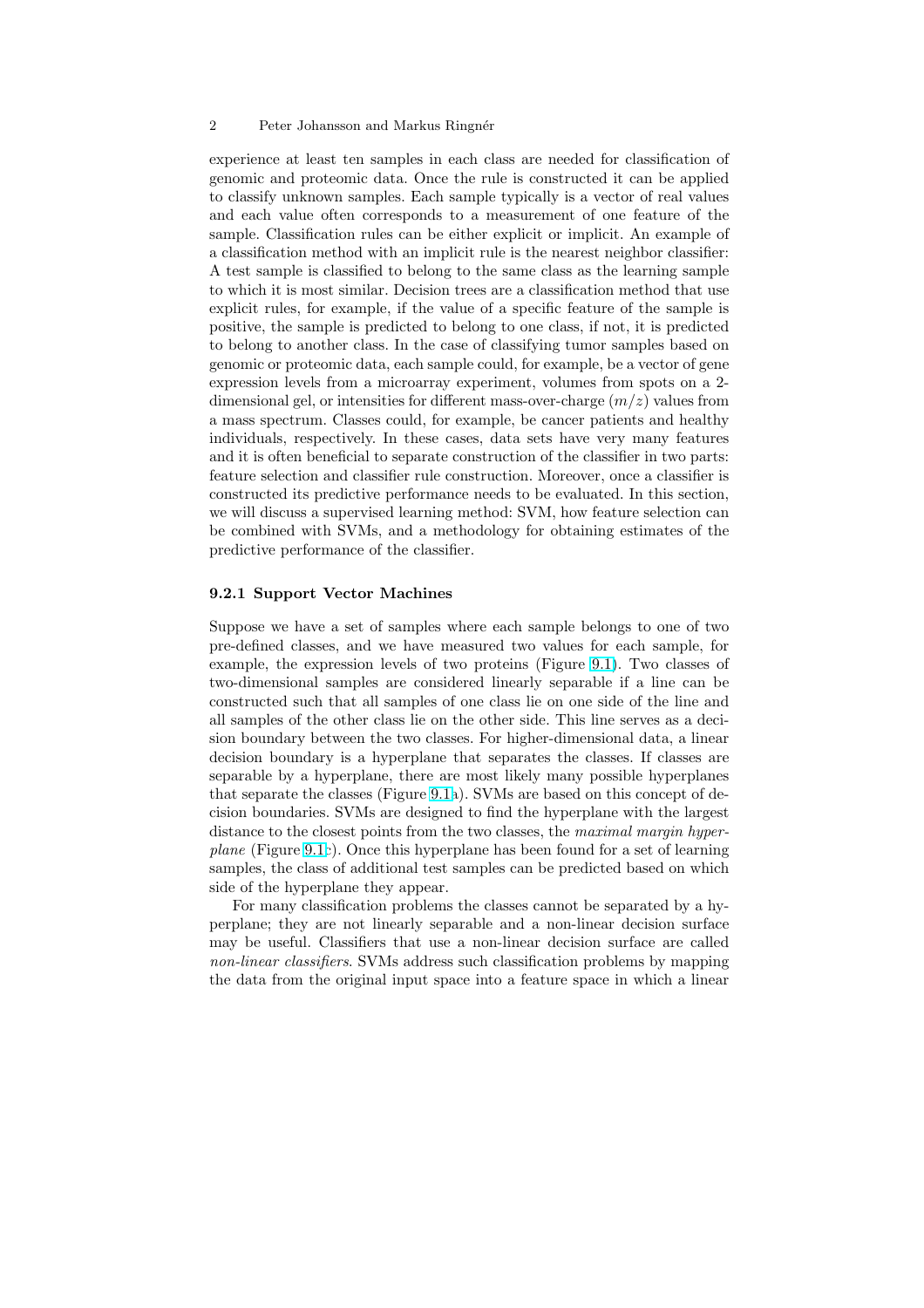<span id="page-2-0"></span>

Fig. 9.1. Finding the separating hyperplane with the maximal margin for the linearly separable case. A data set consisting of 10 samples with 2 features each is classified. Each sample belongs to one of two different classes (denoted by  $+$  and  $\bullet$ , respectively). A linear decision boundary is a hyperplane separating the two classes. In the case of two features such a hyperplane is a line. Many hyperplanes exist that perfectly separate the samples from the two classes (a). Suppose we draw circles with the same diameter around each sample and that the separating hyperplanes are not allowed to intersect the circles. It is then obvious that with an increasing diameter of the circles, the number of allowed hyperplanes decreases (b). The diameter is increased until only one hyperplane exist (c). This hyperplane is completely defined by the points encircled by solid circles and these points are called support vectors. Intuitively this final hyperplane seems more appropriate as a decision boundary because it maximizes the margin between the two classes. SVMs are designed to find this maximal margin hyperplane.

separator can be found. This mapping does not need to be explicitly specified. Instead a user of SVMs needs to select a so-called kernel function, which can be viewed as a distance between samples in feature space (Figure 9.2). The linear decision surface in feature space may correspond to a non-linear separator in the original input space. To avoid over-fitting to data, avoid sensitivity to outlier samples, or handle problems that are not linearly separable in feature space, SVMs with soft-margins can be used. For such SVM[s th](#page-3-0)e strict constraint to have perfect separation between the classes is softened. A parameter denoted  $C$  is introduced to tolerate errors. The larger  $C$  is, the harder errors are penalized. The limit of C being infinity corresponds to the maximal margin case for which no errors are tolerated.

For microarray and proteomic data, for which the number of features is much larger than the number of samples, it is typically possible to find a linear classifier that perfectly separates the samples. It is our experience for highdimensional data that SVMs with a linear kernel and the C parameter set to infinity results in classifiers with better predictive performance than SVMs for which one tries to optimize kernel selection and C parameter value. An SVM with this choice of parameters is called a *linear maximal margin classifier*.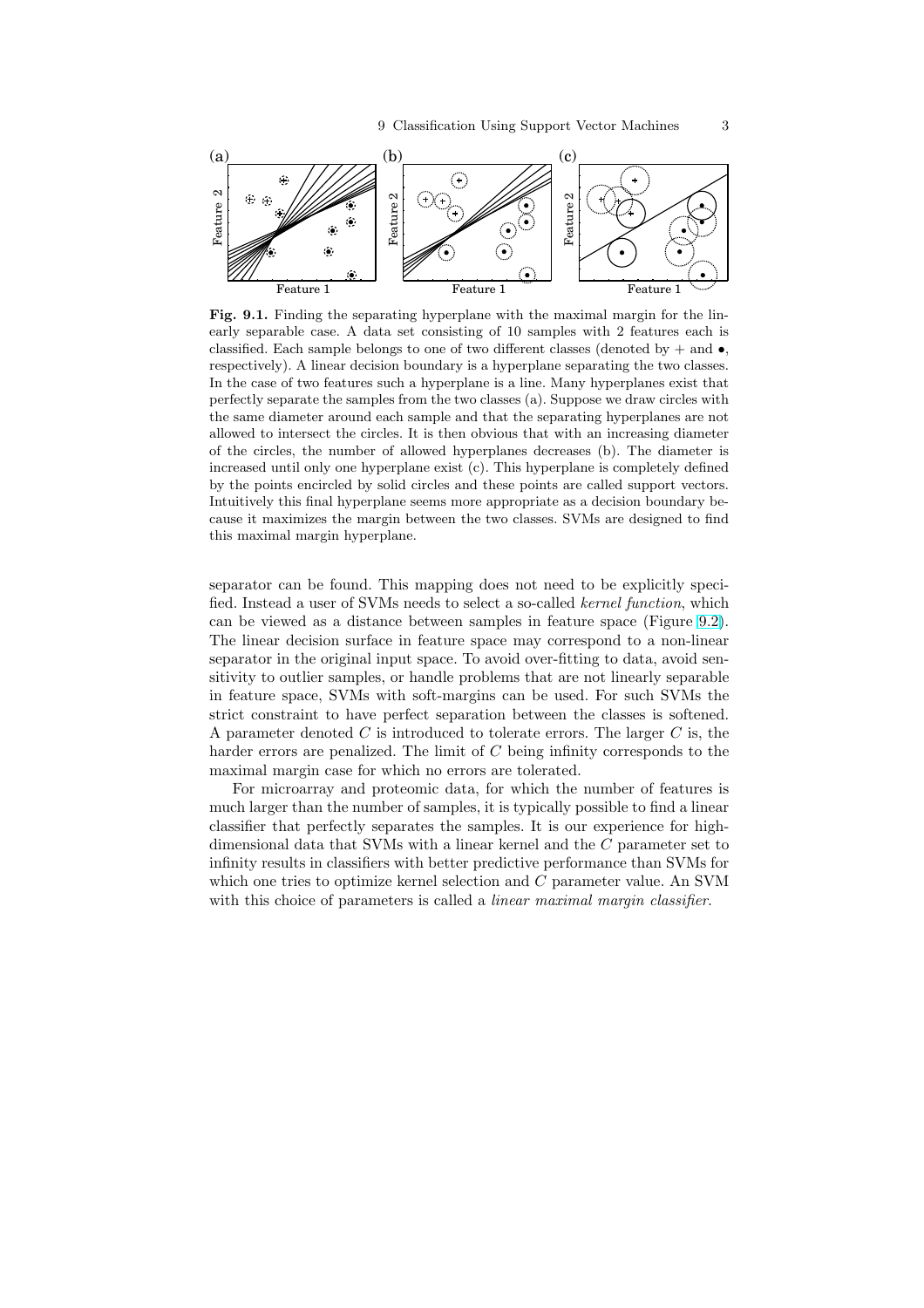<span id="page-3-0"></span>

Fig. 9.2. Mapping the XOR problem into a feature space in which it is linearly separable. A data set consisting of 20 samples with two features each and belonging to two different classes (denoted by  $+$  and  $\bullet$ , respectively) is shown. (a) The two classes are not linearly separable in the original input space  $(x_1, x_2)$ . (b) The input space can be mapped to the feature space  $(x_1 + x_2, x_1x_2)$ , where the two classes are linearly separable. The kernel for this mapping is  $K(\mathbf{a}, \mathbf{b}) = (a_1 + a_2)(b_1 + b_2) +$  $a_1a_2b_1b_2.$ 

#### 9.2.2 Feature Selection

The amount of information contained in a mass spectrum, or the number of genes measured on a microarray, results in very many features for each sample. When the number of features is much larger than the number of samples, it represents a challenge for many supervised learning methods. This problem is often referred to as the "curse of dimensionality". To address this problem, feature selection techniques are used to reduce the dimensionality of the data to improve subsequent classification. Feature selection methods can be divided into two broad categories: Wrapper methods and filter methods.

Wrapper methods evaluate feature relevance within the context of the classification rule. For example, by first constructing a classification rule using all features, and then analyzing the classification rule to identify the features most important for the rule, followed by constructing a new classification rule using only these important features. A wrapper method used with SVMs is recursive feature elimination (Guyon et al., 2002).

Filter methods select features based on a separate criterion unrelated to the classification rule. For example, the standard two-sample t-test could be used as a filter criterion for two class classification problems to identify and rank features that discrimina[te between the two](#page-14-0) classes. Another commonly used filter selection criteria used to rank features is the signal-to-noise ratio  $(S2N \text{ ratio})$  (Golub et al., 1999). Here each feature is ranked based on  $S2N =$  $|\mu_+-\mu_-|/(\sigma_+-\sigma_-)$ , where  $\mu_{\pm}$  and  $\sigma_{\pm}$  are the average and standard deviation, respectively, of the values for the feature in the two classes  $+$  and  $-$  (see Equation(7.1), Chapter 7). A classification rule is then constructed using only the features [that have the large](#page-14-0)st S2N.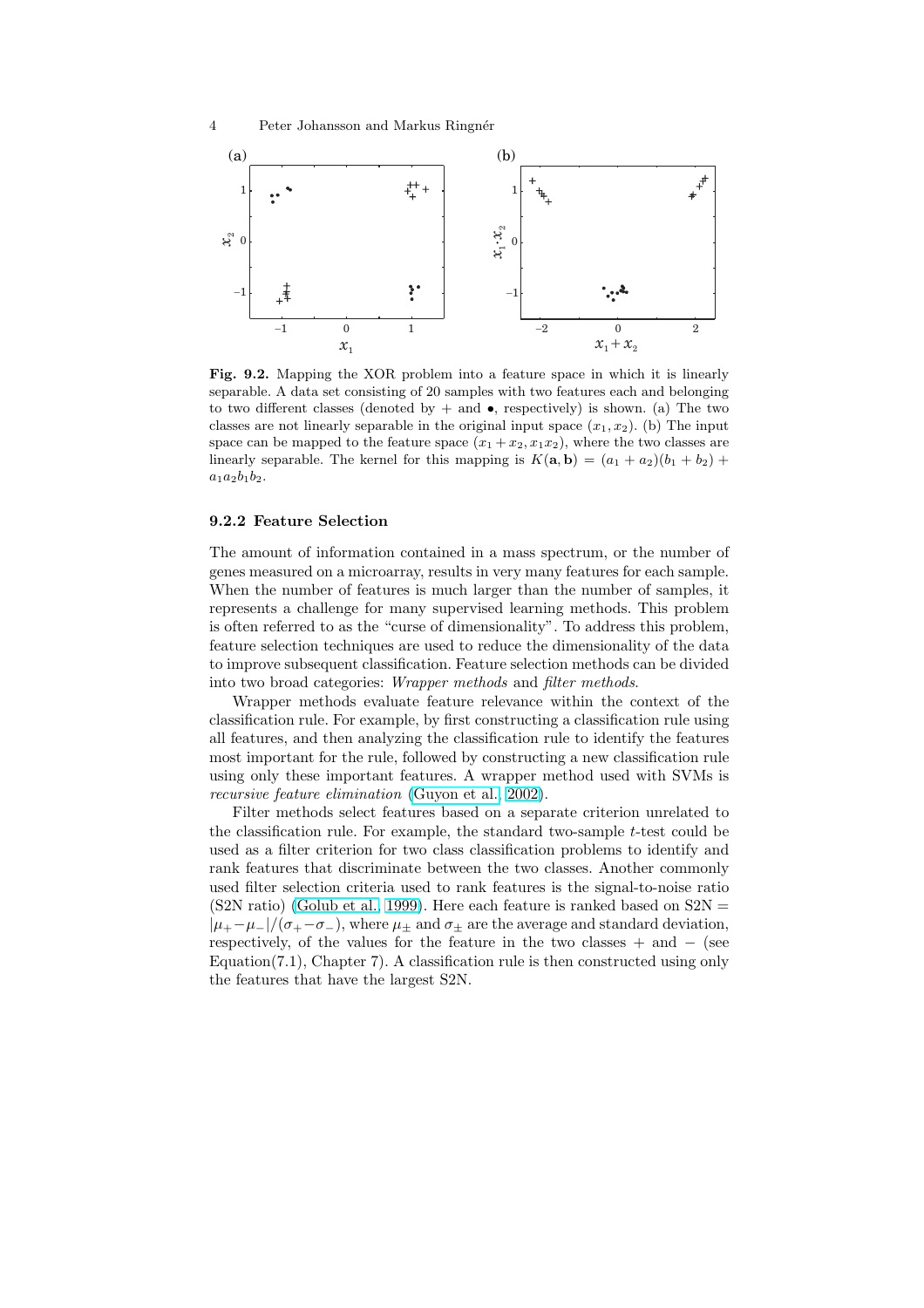Filter methods have been shown to provide classification performances that are comparable to or outperform other selection methods for both microarray and mass spectronomy data (Wessels et al., 2005; Levner, 2005). In our experience t-test and S2N perform similarly and the choice of the filter criterion is not crucial.

#### 9.2.3 Evaluating Predictive Perfo[rmance](#page-15-0)

To evaluate the predictive performance of a classifier, one needs a test set that is independent of all aspects of classifier construction. If the number of samples investigated is relatively small, one often resorts to cross-validation. In *n*-fold cross-validation, the samples are randomly split into *n* groups of which one is set aside as a test set and the remaining groups are a learning set used to calibrate a classifier. The procedure is then repeated with each of the n groups used as a test set. Finally, the samples can again be randomly split into n groups and the whole procedure repeated many times. These test sets would provide a reliable estimate of the true predictive performance, if there were no choices in classifier construction. An example of such a case is if one, prior to any data analysis, decides to use an SVM with linear kernel, C set to infinity, and all features (no feature selection). However, suppose one only wants to use the features that provide the best prediction results, then the test set is no longer independent because it has been used to optimize the number of features to use in the classification rule. To circumvent this use of the test set, the learning samples can be used to optimize the prediction performance of the classifier in an internal procedure of cross-validation. This internal nfold cross-validation is identical to the cross-validation used for generating test sets, except that one group of samples is used to optimize the performance of the classifier (validation set) and the remaining samples are used to train the classifier (training set). Hence, these cross-validation samples will provide an overly optimistic estimate of the predictive performance (Ambroise and McLachlan, 2002). Once all the choices required to construct a classifier has been made in the internal cross-validation, the performance can be evaluated on the samples set aside in the external cross-validation loop. A schematic picture of this procedure is given in Figure 9.3. The numbe[r of folds used](#page-14-0) [in the external an](#page-14-0)d internal cross-validations can be different. To assess if a predictive performance achieved by SVMs is significant random permutation tests can be used. In these tests the predictive performance is compared to results for SVMs applied to the same data bu[t wi](#page-5-0)th the class labels randomly permuted (Pavey et al., 2004).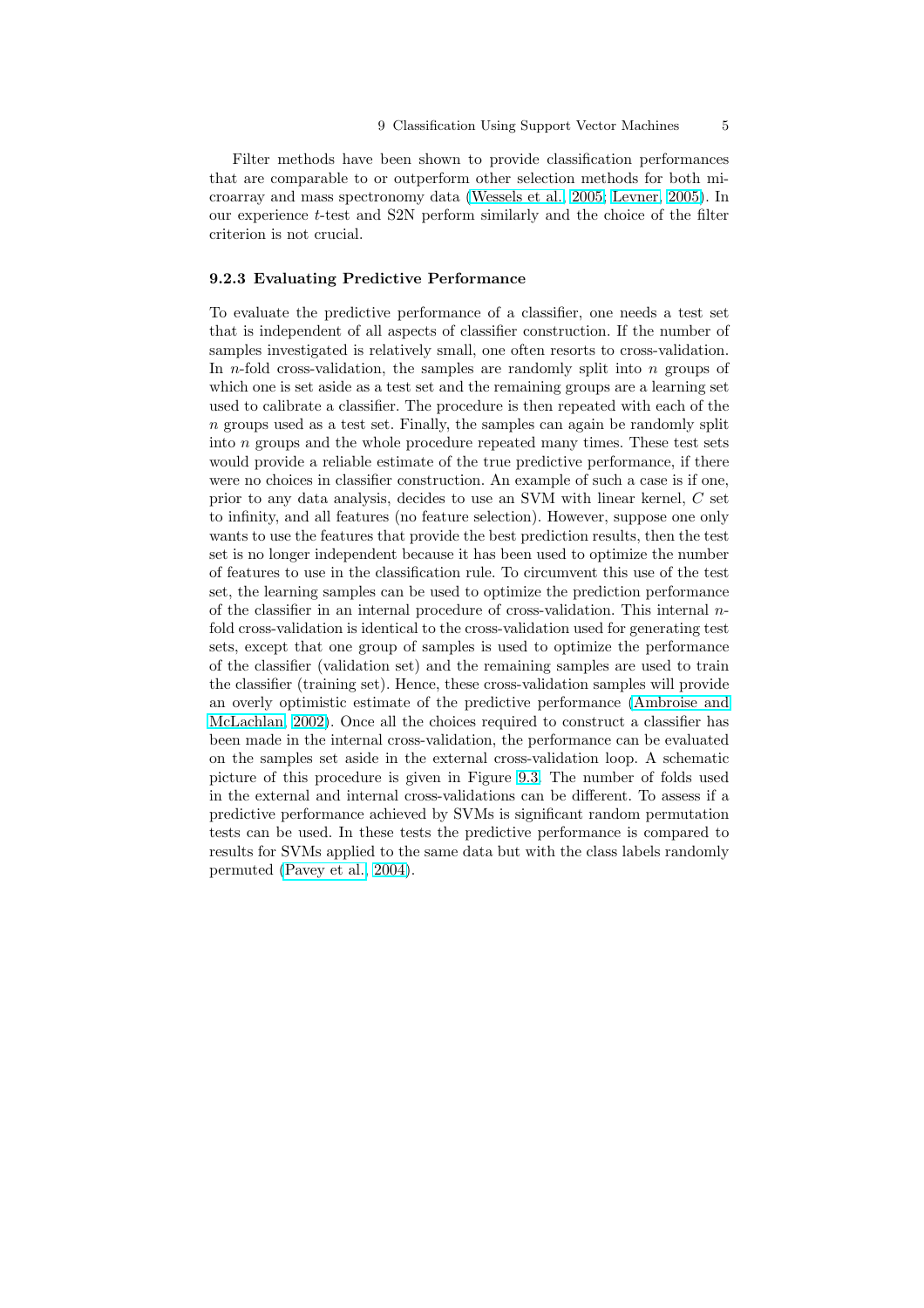<span id="page-5-0"></span>6 Peter Johansson and Markus Ringnér



Fig. 9.3. One fold in an (a) external and (b) internal 3-fold cross-validation procedure. In total, the data set comprises nine samples, each represented by a number. The external cross-validation is used to estimate the predictive performance of the classifier and the internal cross-validation is used to optimize the choices made when constructing the classifier. The samples belong to two classes, gray and white. For both the internal and external cross-validation, the folds are stratified to approximate the same class distributions in each fold as in the complete data set.

# 9.3 Advantages and Disadvantages

### 9.3.1 Advantages

 SVMs perform non-linear classification by mapping data into a space where linear methods can be applied. In this way, non-linear classification problems can be solved relatively fast computationally.

# 9.3.2 Disadvantages

 SVMs may be too sophisticated for many genomic and proteomic classification problems (Somorjai et al., 2003). Occam's razor principle tells us to prefer the simplest method and often linear SVMs give the best classification performance, in which case alternative linear classification methods may be more easily applied.

# 9.4 Caveats and Pitfalls

The two most important aspects of classification of genomic and proteomic data are not directly related to the choice of classification method. First, high-quality data needs to be obtained, in which biologically relevant features are not confounded by experimental flaws. Second, a proper methodology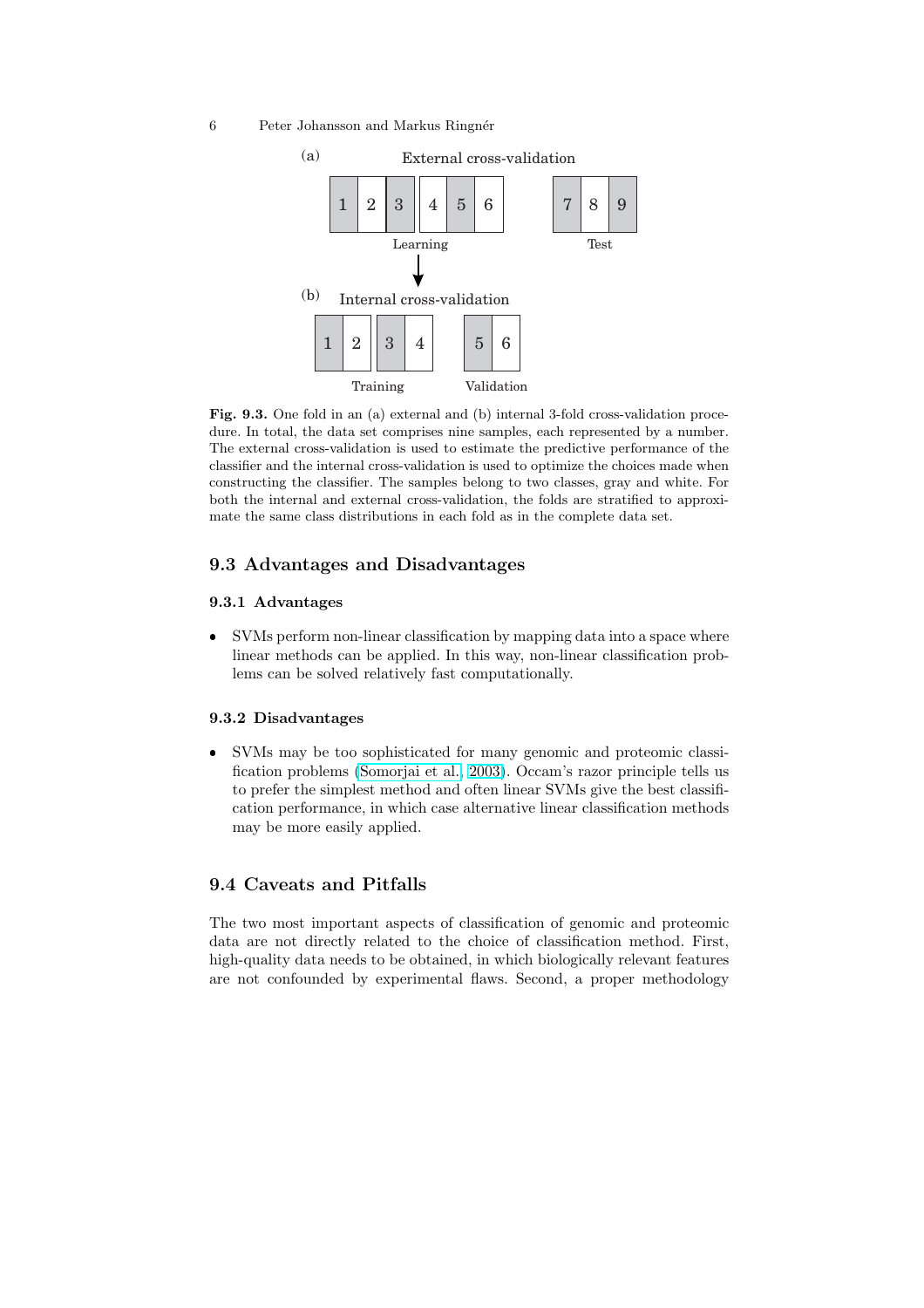<span id="page-6-0"></span>to evaluate the classification performance needs to be implemented to avoid overly optimistic estimates of predictive performances, or more importantly, to avoid finding a classification signal when there is none (Simon et al., 2003). When estimating the true predictive performance using a test data set, it is crucial to use a procedure, in which the test data is not used to select features, to construct the classification rule, or even to select the number of features to use in the classifier. In the case study, we will see how t[he violation of thes](#page-15-0)e requirements influences classification results.

# 9.5 Alternatives

Nearest centroid classifiers provide an alternative to SVMs that are simple to implement and have been used successfully for many genomic applications (van 't Veer et al., 2002; Tibshirani et al., 2002; Wessels et al., 2005). For this type of classifiers there exists available software tailored for genomic and proteomic data. Therefore, we describe how a simple version is implemented. First, the arithmetic mean for each feature is calculated using only samples [within each class.](#page-15-0) [In thi](#page-15-0)s [way a prototype pattern for each class cal](#page-15-0)led a centroid is obtained. Second, one defines a distance measure between samples and centroids, and the classes of additional test samples are predicted by calculating to which centroid they are nearest.

There are many supervised learning methods that can be applied to genomic and proteomic data, including linear discriminant analysis, classification trees, and nearest neighbor classifiers (Dudoit et al., 2002), as well as artificial neural networks (Khan et al., 2001).

# 9.6 Case Study: Classification of [Mass Spectral](#page-14-0) Serum Profiles Using Sup[port Vector M](#page-14-0)achines

As a case study, we applied SVMs to a public data set of mass spectral serum profiles from prostate cancer patients and healthy individuals (Petricoin et al., 2002b) to see how well the disease status of these individuals could be predicted.

#### 9.6.1 Data Set

The data set consists of 322 samples: 63 samples from individuals with no evidence of disease, 190 samples from individuals with benign prostate hyperplasia, 26 samples from individuals with prostate cancer and PSA levels 4 through 10, and 43 samples from individuals with prostate cancer and PSA levels above 10. For our case study, we followed previous analysis (Levner, 2005) and combined the two first groups into a healthy class containing 253 samples, and the latter two groups into a disease class containing 69 samples.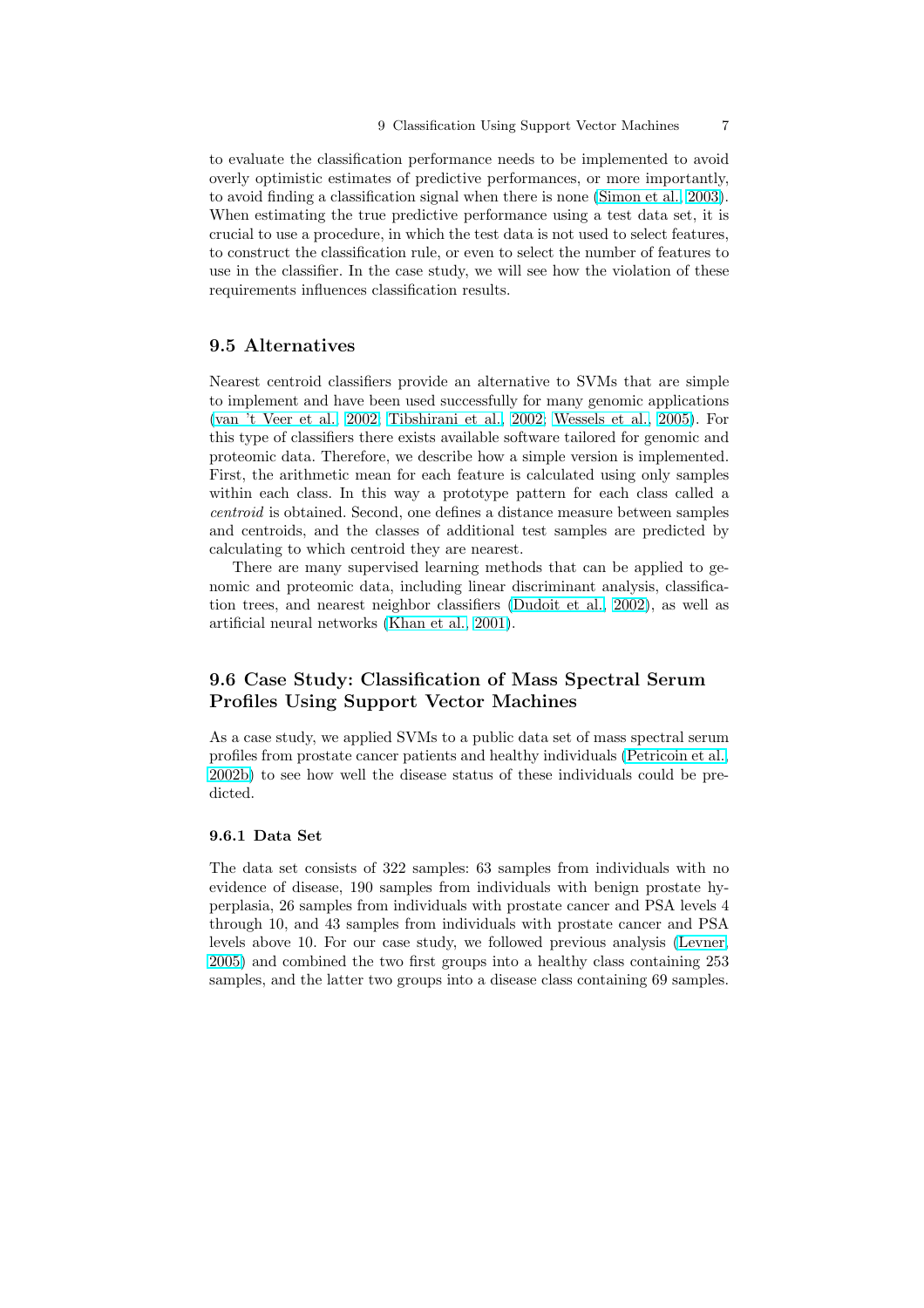#### 8 Peter Johansson and Markus Ringnér

For each individual, a mass spectral profile of a serum sample has been generated using surface-enhanced laser desorption ionization time-of-flight (SELDI-TOF) mass spectrometry (Hutchens and Yip, 1993; Issaq et al., 2002). In this method, a serum sample taken from a patient is applied to the surface of a protein-binding chip. The chip binds a subset of the proteins in the serum. A laser is used to irradiate the chip resulting in the proteins being released as charged ions. The time[-of-flights of the charged ions are measured](#page-14-0) providing an  $m/z$  value for each ion. Each sample will in this way give rise to a spectrum of intensity as a function of  $m/z$ ; a proteomic signature of the serum sample. The data set used in our case study consists of spectra with intensities for 15,154  $m/z$  values. Hence, the number of features (15,154) is much larger than the number of samples (322).

#### 9.6.2 Analysis Strategies

We used linear SVMs with  $C$  set to infinity (linear maximal margin classifiers). The predictive performance was evaluated using 5 times repeated 3-fold external cross-validation, which resulted in a total of 15 test sets, each with one-third of 322 samples. The cross-validation was stratified to approximate the same class distributions in each fold as in the complete data set. We used S2N to rank features and classifiers using different numbers of top-ranked features  $(n_f)$  were evaluated. A set of classifiers was constructed, in which each classifier was trained using  $1.5 \times n_f$  more top-ranked features than the previous classifier; the first classifier used the top-ranked feature  $(n_f = 1)$ and the final classifier used all features. The performance of classifiers was evaluated using the balanced accuracy (BACC). Given two classes, 1 and 2 with  $N_1$  and  $N_2$  samples, respectively, we denote samples known to belong to class 1 as true positives (TP) if they are predicted to belong to class 1, and false negatives (FN) if they are predicted to belong to class 2. Correspondingly, samples known to belong to class 2 are true negatives (TN) if they are predicted to belong to class 2 and false negative (FN) otherwise. BACC is the average of the sensitivity and the specificity, in other words, it is the average of the fractions of correctly classified samples for each of the two classes:

$$
\text{BACC} = \frac{1}{2} \left( \frac{\text{TP}}{\text{TP} + \text{FN}} + \frac{\text{TN}}{\text{TN} + \text{FP}} \right) = \frac{1}{2} \left( \frac{\text{TP}}{N_1} + \frac{\text{TN}}{N_2} \right) \tag{9.1}
$$

An advantage of BACC is that a simple majority classifier that predicts all samples into the most abundant class will obtain a BACC of 50% even though it is expected to obtain overall classification accuracies,  $(TP+TN)/(N_1+N_2)$ , higher than 50%.

We used four different strategies to construct SVMs : Two strategies in which the test sets were independent of all aspects of SVM construction, and two strategies exemplifying how overly optimistic estimates of the predictive power can be obtained (Figure 9.4).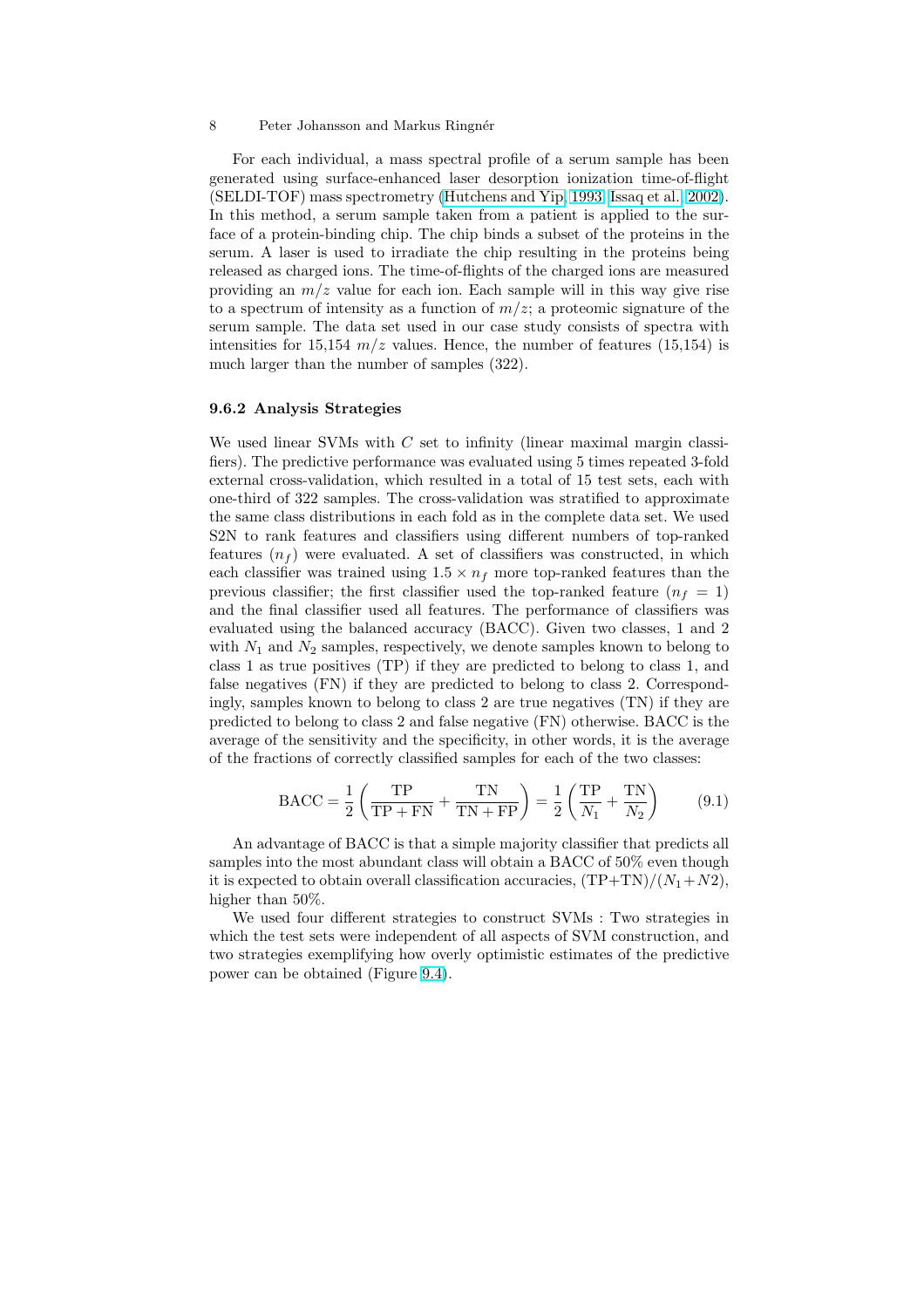<span id="page-8-0"></span>

Fig. 9.4. The four strategies used to construct SVMs. In strategies A and B the test samples are not used for training SVMs, for feature selection, or for optimizing the number of features to use. Hence, a good estimate of the true predictive performance may be obtained using strategies A or B. In strategy C the test samples are used to select the number of features to use. In strategy D the test samples are used both to select features and to optimize the number of features to use. Hence, an overly optimistic estimate of the true predictive performance is obtained using strategies C or D.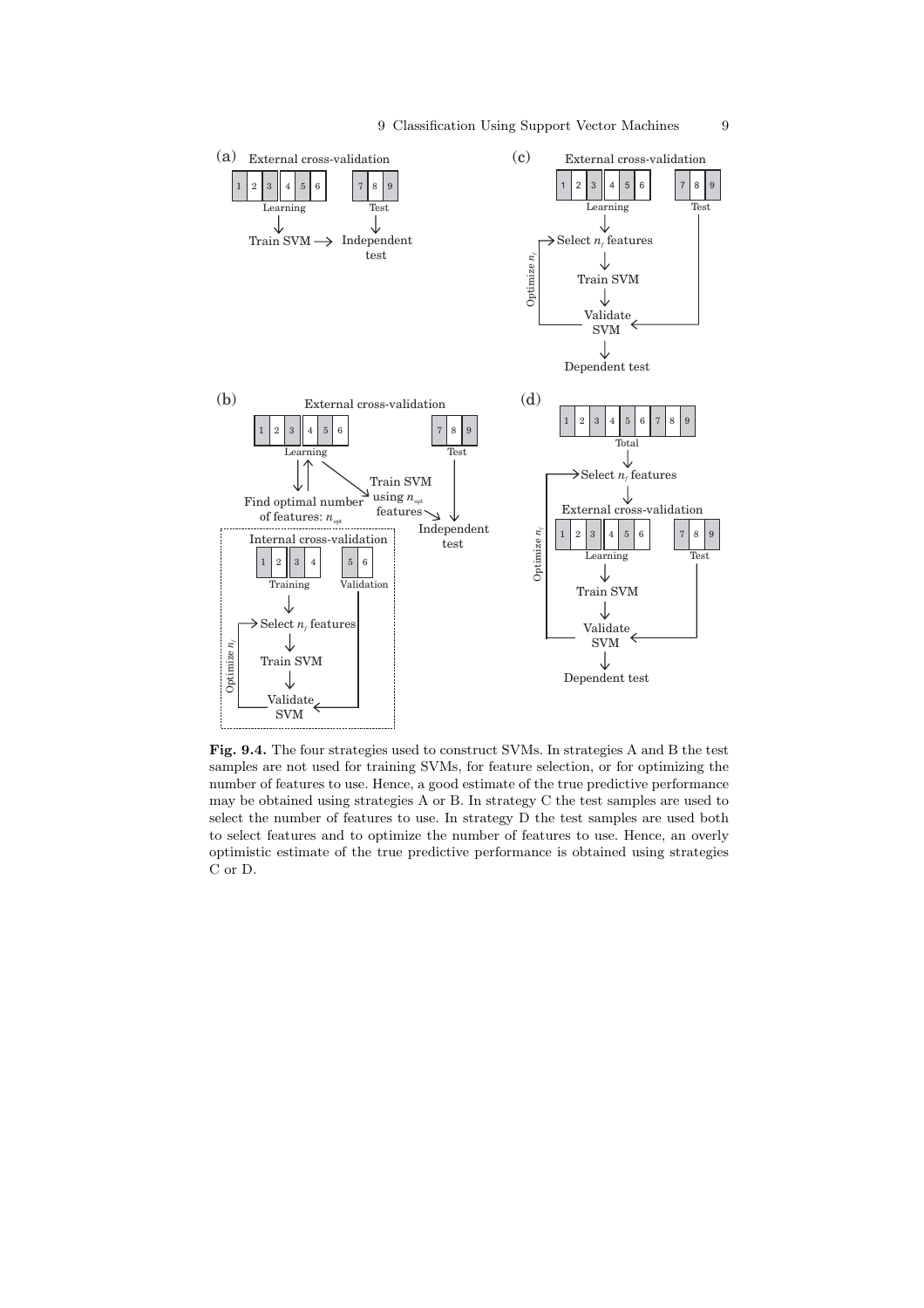#### 9.6.2.1 Strategy A: SVM without Feature Selection

An SVM is trained using all the learning samples and all features (Figure 9.4a).

#### 9.6.2.2 Strategy B: SVM with Feature Selection

Internal 3-fold cross-validation is used to optimize the number of fe[ature](#page-8-0)s,  $n_{\text{opt}}$ , to use for the learning set. In the internal cross-validation, the learning samples are split into a group of training samples and a group of validation samples. SVMs are trained using the training samples and  $n_f$  top features ranked based only on these samples. The internal cross-validation is performed one round (a total of three validation sets) such that each learning sample is validated once. The performance in terms of BACC for the validation data is used to select an optimal  $n_f$ . Finally, an SVM is trained using all learning samples and the  $n_{\text{out}}$  top-ranked features based on these learning samples. This final SVM is used to predict the classes of the test data samples (Figure 9.4b).

# 9.6.2.3 Strategy C: SVM Optimized Using Test Samples Performance

SVMs are trained using the learning samples and  $n_f$  top features ranked based only on these samples. The performance in terms of BACC for the test data is used to evaluate the number of features to use. The predictions for the test data samples by the SVM with the optimal performance is used. Here the test performance is an overly optimistic estimate of the true predictive performance since the test data is used to find  $n_{\text{opt}}$  (Figure 9.4c).

# 9.6.2.4 Strategy D: SVM with Feature Selection Using Test Samples

SVMs are trained using the learning samples and  $n_f$  top features ranked based on all samples. The performance in terms of BACC for the test data is used to evaluate the number of features to use. The predictions for the test data samples by the SVM with the optimal performance is used. Here the test performance is an overly optimistic estimate of the true predictive performance since the test data is used both to find  $n_{\text{opt}}$  and to rank features (Figure 9.4d).

#### 9.6.3 Results

The res[ults](#page-8-0) in terms of BACC for the four different strategies is summarized in Table 9.1.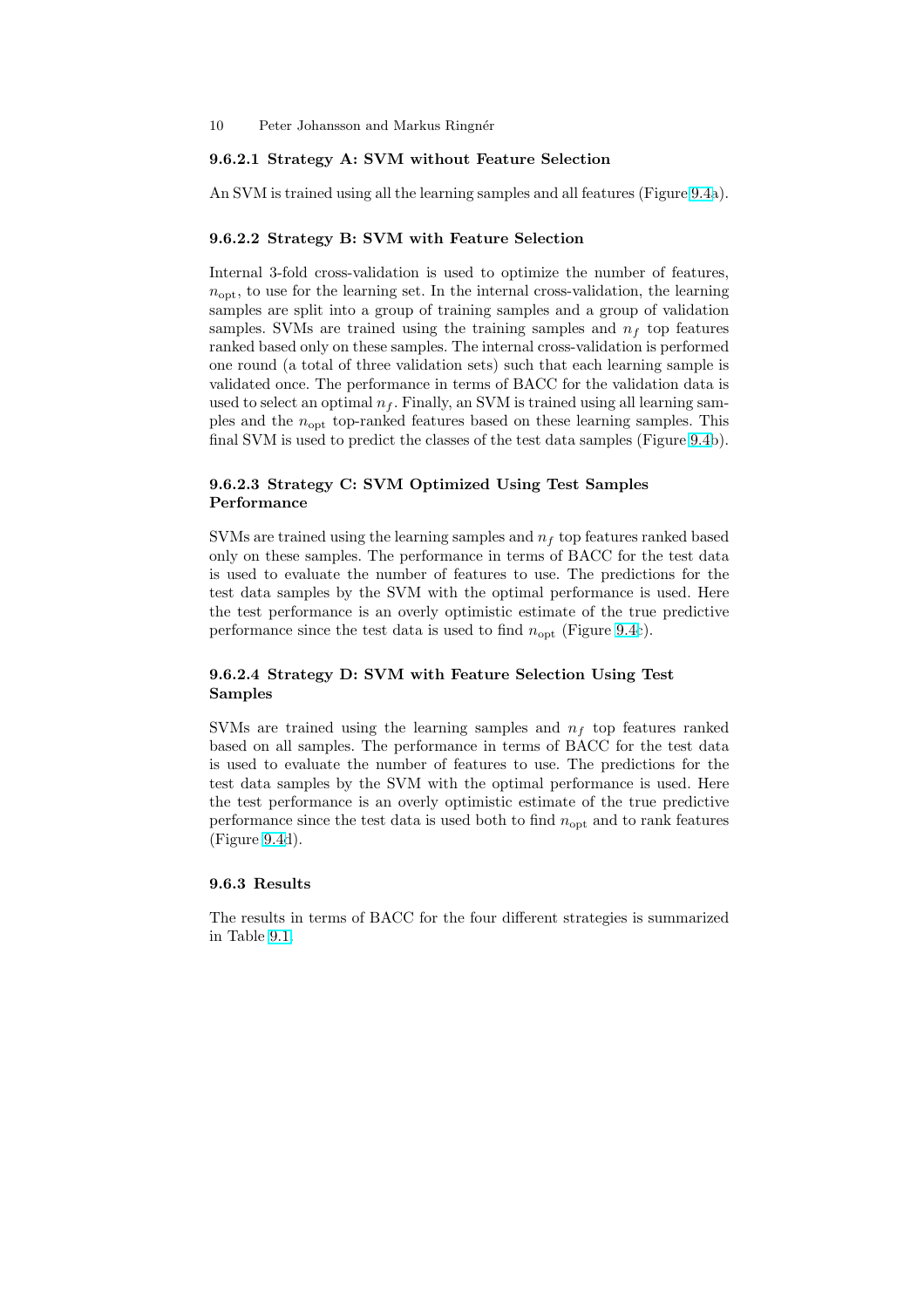#### 9 Classification Using Support Vector Machines 11

Table 9.1. Predictive performance of SVMs

| Strategy <sup>a</sup>                                 | $BACC(\mathcal{C})^b$ |      |
|-------------------------------------------------------|-----------------------|------|
|                                                       | Mean                  | Std. |
| A: SVM without feature selection                      | 88.7                  | 3.6  |
| B: SVM with feature selection                         | 91.1                  | 3.3  |
| C: SVM optimized using test sample performance 94.6   |                       | 2.6  |
| D: SVM with feature selection using test samples 94.9 |                       | 1.8  |

 $a<sup>a</sup>$  See Analysis Strategies in section 9.6.

<sup>b</sup>Balanced accuracy: average of sensitivity and specificity.

### 9.7 Lessons Learned

We have shown an example of how [SVM](#page-6-0)s are capable of predicting with high accuracy whether mass spectral serum profiles belong to a healthy or a prostate cancer class. High balanced accuracy (88.7%) was obtained without any feature selection, yet a simple filter selection method improved the predictive performance and a BACC of 91.1% was obtained. This BACC is competitive with the best performance obtained for this data set in a study of different feature selection methods (Levner, 2005). In the context of crossvalidation it is difficult to evaluate if a method is significantly better than another method because different test sets have samples in common (Berrar et al., 2006).

There are many pitfalls when ev[aluating the p](#page-15-0)redictive performance of classifiers. By using the test data simply to select the number of features to use by the classification rule, the BACC increased to 94.6%. This perfo[rmance](#page-14-0) [is an](#page-14-0) [overly](#page-14-0) optimistic estimate of the true predictive performance not likely to be achieved for independent test data. Similarly, overly optimistic results were obtained when the test data was used to rank features prior to feature selection. It is important to realize that overly optimistic evaluations may lead to incorrect conclusions for classes which cannot be classified (Ambroise and McLachlan, 2002; Simon et al., 2003).

# 9.8 List of Tools and Resources

[There are several](#page-14-0) [publicly available i](#page-15-0)mplementations of SVMs and a comprehensive list is available at  $http://www.kerne1-machines.org/software.html$ . For example, there is an implementation in C called SVMLight

(http://svmlight.joachims.org/) and an implementation called LIBSVM with interfaces to it for many programming languages

(http://www.csie.ntu.edu.tw/~cjlin/libsvm). In the case of microarray data analysis, SVMs are available as a part of the TM4 microarray software suit (http://www.tm4.org/).

Publicly available implementations of nearest centroid classifiers include ClaNC (Dabney, 2006);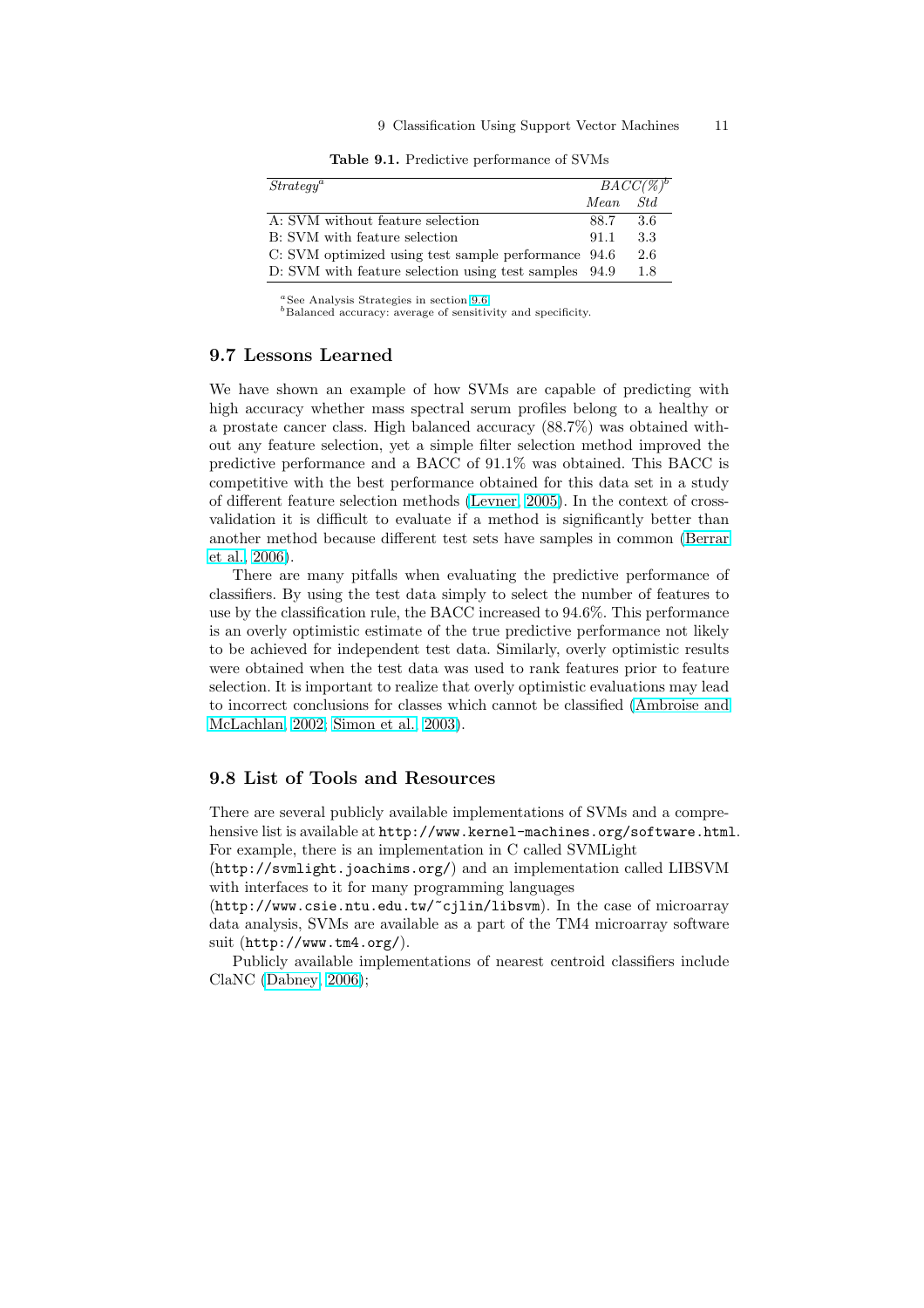http://students.washington.edu/adabney/clanc/) and PAM (Tibshirani et al., 2002); http://www-stat.stanford.edu/~tibs/PAM/), both implemented for the R package (http://www.r-project.org).

# [9.9 Concl](#page-15-0)usions

SVMs can be used to classify high-dimensional data such as microarray or proteomic data. Often the simplest SVMs called maximal margin linear SVMs are able to obtain high accuracy predictions. For many applications it is important to evaluate classifiers based on their predictive performance on test data. In this evaluation, it is important to implement test procedures that do not lead to overly optimistic results. We have used mass spectral serum profiles of prostate cancer patients and healthy individuals as a case study to exemplify how the predictive performance of a classifier can be estimated. We conclude that SVMs predict the samples in our case study with high balanced accuracy.

# 9.10 Appendix: Outline of Mathematical Details

We will consider the simplest version of a support vector machine, the socalled linear maximal margin classifier for classification of data points in two classes. This classifier only works for data points which are linearly separable. Two classes of two-dimensional samples are considered linearly separable if a line can be constructed such that all cases of one class lie on one side of the line and all cases of the other class lie on the other side. For a more detailed description of SVMs, there are many books available for the interested reader (Vapnik, 1995; Burgess, 1998; Cristianini and Shawe-Taylor, 2001). Consider a linearly separable data set  $\{(\mathbf{x}_i, y_i)\}\$ , where  $\mathbf{x}_i$  are the input values for the  $i<sup>th</sup>$  data point and  $y<sub>i</sub>$  is the corresponding class  $\{-1,1\}$ . The assumption, that the data set is linearly separable, means that there exists a hyperplane that [separate](#page-15-0)s [the](#page-15-0) [data points of the two classes without intersecting t](#page-14-0)he classes. This hyperplane serves as a decision surface, and we can write:

$$
\mathbf{w}'\mathbf{x}_i + b \ge 0 \ i : y_i = +1
$$
  

$$
\mathbf{w}'\mathbf{x}_i + b \le 0 \ i : y_i = -1 \ ,
$$

where the hyperplane is defined by **w** and b, and  $\mathbf{w}'\mathbf{x}+b$  is the output function. The distance from the hyperplane to the closest point is called the margin (denoted by  $\gamma$ ). The underlying idea of the maximal margin classifier is that, in order to have a good classifier, we want the margin to be maximized. We notice there is a free choice of scaling: Rescaling (w, b) to  $(\lambda w, \lambda b)$  does not change the classification given by the output function. The scale is to set such that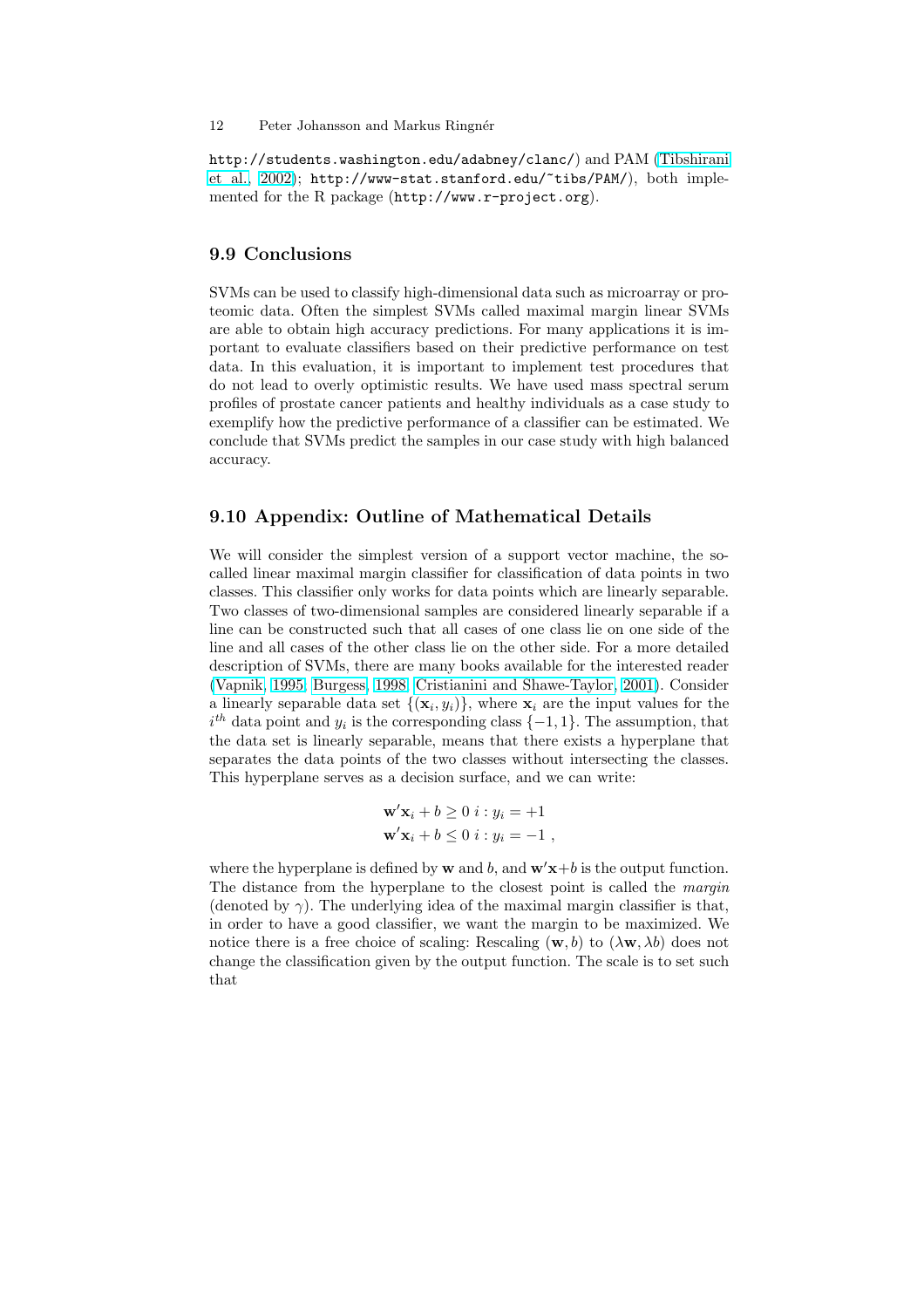$$
\mathbf{w}'\mathbf{x}^+ + b = +1
$$
  

$$
\mathbf{w}'\mathbf{x}^- + b = -1,
$$
 (9.2)

.

<span id="page-12-0"></span>where  $x^{+}(x^{-})$  is the closest data point on the positive (negative) side of the hyperplane. Now it is straightforward to compute the margin

$$
\gamma = \frac{1}{2} \left( \frac{\mathbf{w}' \mathbf{x}^+ + b}{\|\mathbf{w}\|} - \frac{\mathbf{w}' \mathbf{x}^- + b}{\|\mathbf{w}\|} \right) = \frac{1}{\|\mathbf{w}\|}
$$

Hence, when the scale is set such that Equation (9.2) is fulfilled then maximizing the margin is equivalent to minimizing the norm of the weight vector,  $\|\mathbf{w}\|$ . This can be formulated as a quadratic  $(\mathbf{w}'\mathbf{w})$  problem with inequality constraints  $(y_i(\mathbf{w}'\mathbf{x}_i + b) \geq 1)$ :

min: 
$$
\frac{1}{2}\mathbf{w}'\mathbf{w}
$$
 subject to:  $y_i(\mathbf{w}'\mathbf{x}_i + b) \ge 1$  for all  $y_i$ .

The Lagrangian for this quadratic problem is

$$
L(w, b, \alpha) = \frac{1}{2} \mathbf{w}' \mathbf{w} - \sum_{i=1}^{M} \alpha_i [y_i(\mathbf{w}' \mathbf{x}_i + b) - 1], \qquad (9.3)
$$

where  $\alpha_i \geq 0$  are the Lagrange multipliers and M is the number of data points. Differentiating with respect to  $w$  and  $b$  and setting the partial derivatives to zero give

$$
\frac{\partial L}{\partial \mathbf{w}} = 0 \Rightarrow \mathbf{w} = \sum_{i=1}^{M} \alpha_i y_i \mathbf{x}_i
$$
\n(9.4)

$$
\frac{\partial L}{\partial b} = 0 \Rightarrow \sum_{i=1}^{M} y_i \alpha_i = 0 , \qquad (9.5)
$$

and putting this into Equation (9.3) gives the Wolfe dual

$$
Q(\alpha) = \frac{1}{2} \sum_{i=1}^{M} \alpha_i y_i \mathbf{x}_i' \sum_{j=1}^{M} \alpha_j y_j \mathbf{x}_j - \sum_{i=1}^{M} \alpha_i \left[ y_i \left( \sum_{j=1}^{M} \alpha_j y_j \mathbf{x}_j' \mathbf{x}_i + b \right) - 1 \right]
$$
  
=  $-\frac{1}{2} \alpha' H \alpha + \sum_{i=1}^{M} \alpha_i$ , (9.6)

where the elements of the matrix H are given by  $H_{ij} = y_i y_j \mathbf{x}_i' \mathbf{x}_j$ . The original problem is transformed into a dual problem. Finding the dual vector,  $\alpha$ , that maximizes  $Q$  and fulfills the constraint in Equation  $(9.5)$  is equivalent to solving the original problem (Kuhn and Tucker, 1951).

The output of the classifier for a data point x can be expressed in terms of the dual vector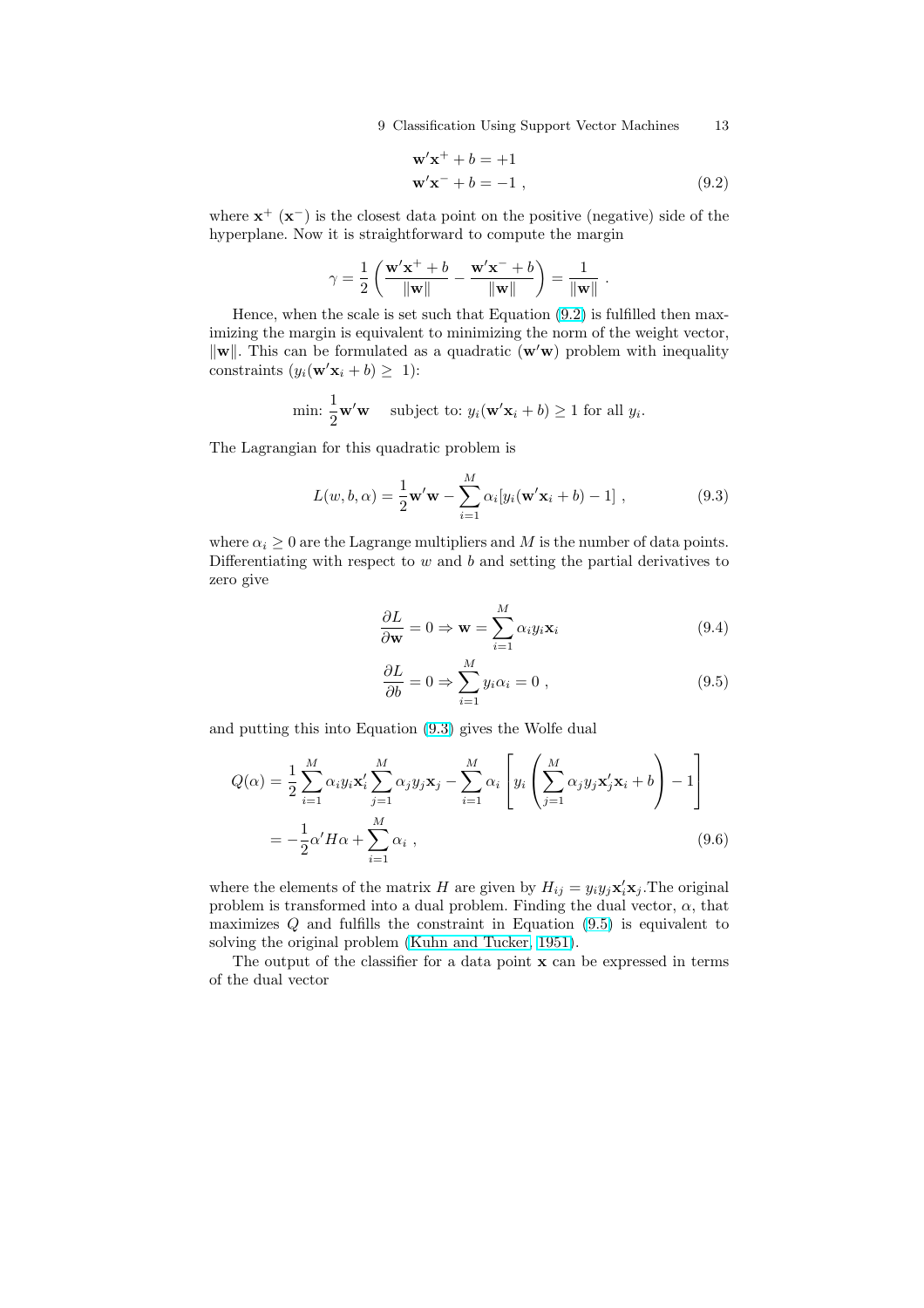14 Peter Johansson and Markus Ringnér

$$
o(\mathbf{x}) = \mathbf{w}'\mathbf{x} + b = \sum_{i=1}^{M} \alpha_i y_i \mathbf{x}_i' \mathbf{x} + b,
$$
\n(9.7)

and we note that the weight vector is never needed explicitly. The variable  $b$  is set such that the conditions in Equation  $(9.2)$  are fulfilled. The binary classification of a data point **x** is  $sign(o(\mathbf{x}))$ .

The hyperplane that separates the data points is completely defined by a subset of the data points and these data points are called support vectors (Figure 9.1). Each  $\alpha_i$  corresponds to a learning [data](#page-12-0) point  $\mathbf{x}_i$  and  $\alpha_i$  is zero for all data points except the support vectors. Hence the sum in Equation (9.7) only gets contributions from the support vectors.

In summary, there are three steps to build and use a maximal margin classifie[r. F](#page-2-0)irst, the class labels of the learning data points should be set to +1 or −1. Second, the quadratic function in Equation (9.6) is mini[mized](#page-12-0) subject to the constraint in Equation (9.5) and all  $\alpha_i \geq 0$ . Because the matrix  $H$  in Equation  $(9.6)$  is positive definite there are no local minima and there is a unique solution to the minimization problem. Finally, this solution is used to classify data points in a validation/test set using Equat[ion](#page-12-0) (9.7).

We conclude by briefly outlining h[ow to](#page-12-0) extend this linear classifier to nonlinear SVMs. T[he ba](#page-12-0)sic idea underlying non-linear SVMs is to map data points into a feature space in which an optimal hyperplane can be found as outlined for the maximal margin classifier. This hyperplane may then c[orre](#page-12-0)spond to a non-linear separator in the original space of data points. A key observation is that in our construction of the maximal margin classifier we only use the scalar product between data points,  $\mathbf{x}'_i \mathbf{x}_j$ . If we have a non-linear mapping,  $\mathbf{x} \mapsto \varphi(\mathbf{x})$ , of data points into feature space, the scalar product between two vectors in feature space, called a kernel function, is

$$
K(\mathbf{x}_i, \mathbf{x}_j) = \varphi(\mathbf{x}_i)' \varphi(\mathbf{x}_j) = \sum_l \varphi_l(\mathbf{x}_i) \varphi_l(\mathbf{x}_j) .
$$

In SVMs, the scalar product between data points used to calculate both  $H$ and  $o(x)$  is replaced by the kernel K. Hence, to build and use an SVM, the mapping into feature space itself can be ignored and only a kernel function needs to be defined.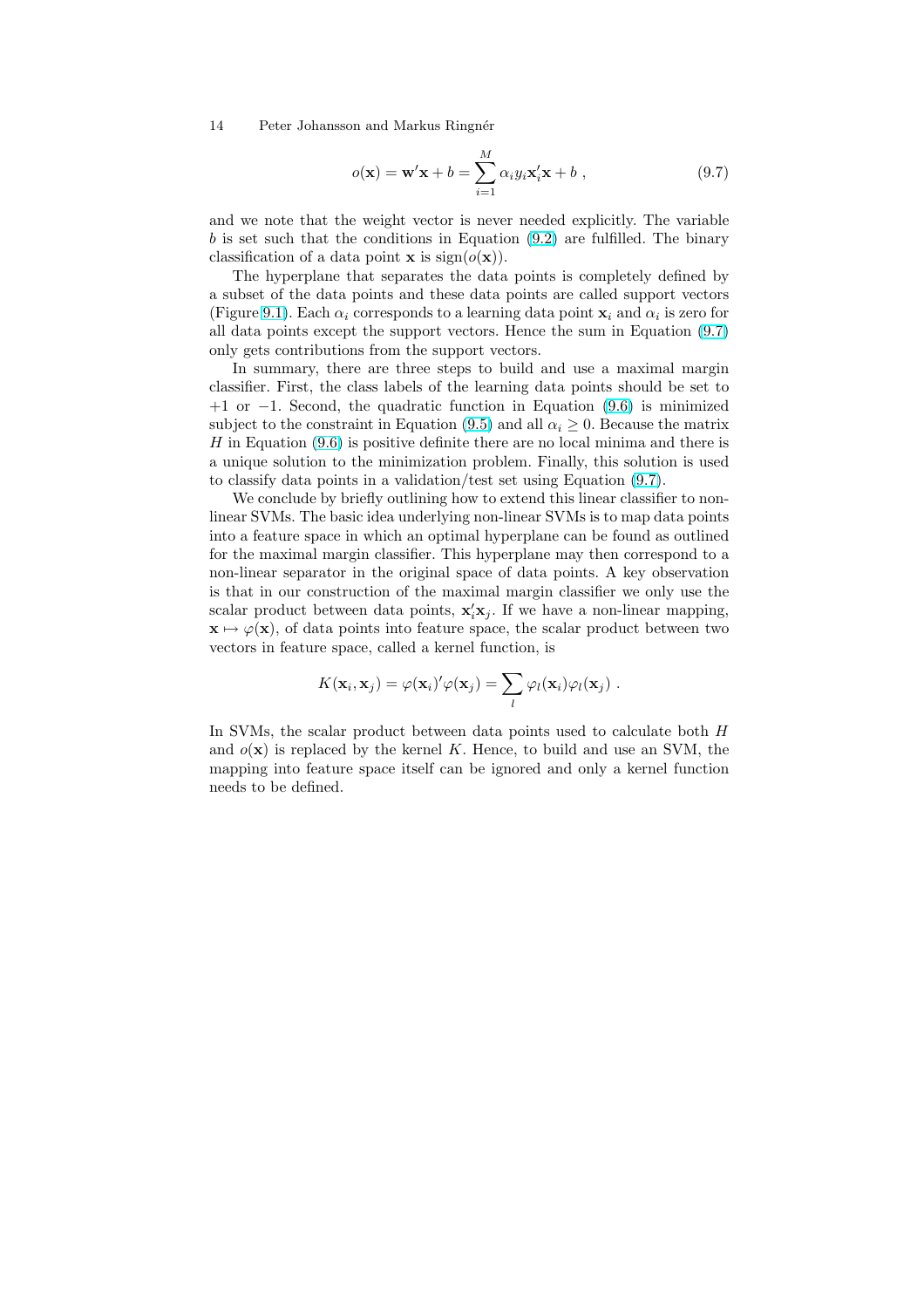## <span id="page-14-0"></span>References

- Adam, Bao-Ling, Qu, Yinsheng, Davis, John W, Ward, Michael D, Clements, Mary Ann, Cazares, Lisa H, Semmes, O John, Schellhammer, Paul F, Yasui, Yutaka, Feng, Ziding, and Wright, George L Jr (2002). Serum protein fingerprinting coupled with a pattern-matching algorithm distinguishes prostate cancer from benign prostate hyperplasia and healthy men. Cancer Res, 62(13):3609–3614.
- Ambroise, Christophe and McLachlan, Geoffrey J (2002). Selection bias in gene extraction on the basis of microarray gene-expression data. Proc Natl Acad Sci U S A, 99(10):6562–6566.
- Berrar, Daniel, Bradbury, Ian, and Dubitzky, Werner (2006). Avoiding model selection bias in small-sample genomic datasets. Bioinformatics, 22(10):1245–1250.
- Burgess, C J C (1998). A tutorial on support vector machines for pattern recognition. Data Mining and Knowledge Discovery, 2(2):121–167.
- Cristianini, N. and Shawe-Taylor, J. (2001). An introduction to Support Vector Machines and other kernel-based learning methods. Cambridge University Press.
- Dabney, Alan R (2006). ClaNC: point-and-click software for classifying microarrays to nearest centroids. Bioinformatics, 22(1):122–123.
- Dudoit, S, Fridlyand, J, and Speed, T P (2002). Comparison of discrimination methods for the classification of tumors using gene expression data. JASA, 97:77–87.
- Golub, T R, Slonim, D K, Tamayo, P, Huard, C, Gaasenbeek, M, Mesirov, J P, Coller, H, Loh, M L, Downing, J R, Caligiuri, M A, Bloomfield, C D, and Lander, E S (1999). Molecular classification of cancer: class discovery and class prediction by gene expression monitoring. Science, 286(5439):531–537.
- Guyon, Isabelle, Weston, Jason, Barnhill, Stephen, and Vapnik, Vladimir (2002). Gene Selection for Cancer Classification using Support Vector Machines. Machine Learning, 46:389–422.
- Hutchens, T W and Yip, T T (1993). New desorption strategies for the mass spectrometric analysis of macromolecules. Rapid Commun Mass Spectrom, 7:576–580.
- Issaq, Haleem J, Veenstra, Timothy D, Conrads, Thomas P, and Felschow, Donna (2002). The SELDI-TOF MS approach to proteomics: protein profiling and biomarker identification. Biochem Biophys Res Commun, 292(3):587–592.
- Khan, J, Wei, J S, Ringner, M, Saal, L H, Ladanyi, M, Westermann, F, Berthold, F, Schwab, M, Antonescu, C R, Peterson, C, and Meltzer, P S (2001). Classification and diagnostic prediction of cancers using gene expression profiling and artificial neural networks. Nat Med, 7(6):673–679.
- Kuhn, H. and Tucker, A. (1951). Proceedings of 2nd Berkeley Symposium on Mathematical Statistics and Probability, pages 481–492. University of California Press.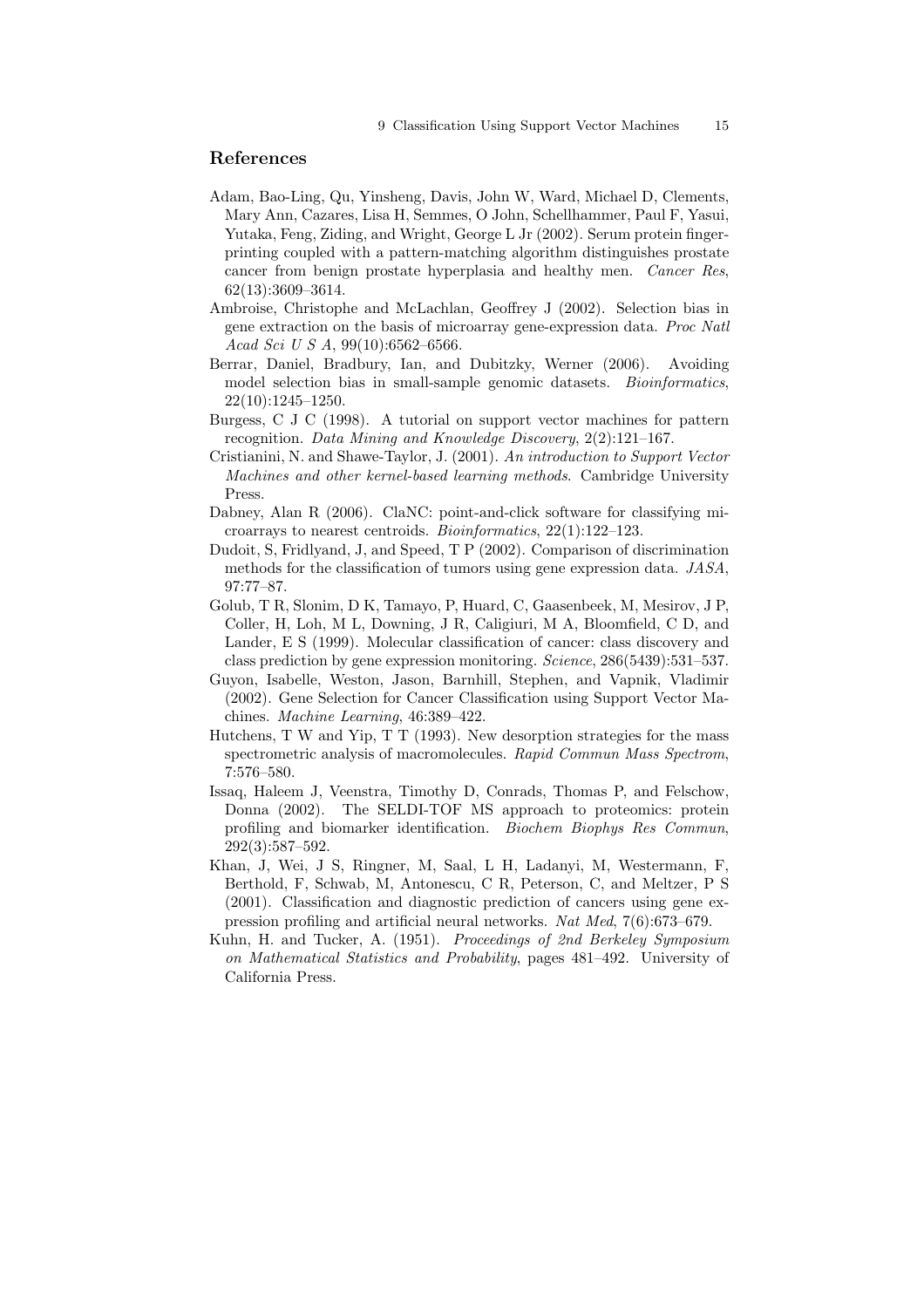- <span id="page-15-0"></span>16 Peter Johansson and Markus Ringnér
- Levner, Ilya (2005). Feature selection and nearest centroid classification for protein mass spectrometry. BMC Bioinformatics, 6(1):68.
- Pavey, Sandra, Johansson, Peter, Packer, Leisl, Taylor, Jennifer, Stark, Mitchell, Pollock, Pamela M, Walker, Graeme J, Boyle, Glen M, Harper, Ursula, Cozzi, Sarah-Jane, Hansen, Katherine, Yudt, Laura, Schmidt, Chris, Hersey, Peter, Ellem, Kay A O, O'Rourke, Michael G E, Parsons, Peter G, Meltzer, Paul, Ringner, Markus, and Hayward, Nicholas K (2004). Microarray expression profiling in melanoma reveals a BRAF mutation signature. Oncogene, 23(23):4060–4067.
- Petricoin, Emanuel F, Ardekani, Ali M, Hitt, Ben A, Levine, Peter J, Fusaro, Vincent A, Steinberg, Seth M, Mills, Gordon B, Simone, Charles, Fishman, David A, Kohn, Elise C, and Liotta, Lance A (2002a). Use of proteomic patterns in serum to identify ovarian cancer. Lancet, 359(9306):572–577.
- Petricoin, Emanuel F 3rd, Ornstein, David K, Paweletz, Cloud P, Ardekani, Ali, Hackett, Paul S, Hitt, Ben A, Velassco, Alfredo, Trucco, Christian, Wiegand, Laura, Wood, Kamillah, Simone, Charles B, Levine, Peter J, Linehan, W Marston, Emmert-Buck, Michael R, Steinberg, Seth M, Kohn, Elise C, and Liotta, Lance A (2002b). Serum proteomic patterns for detection of prostate cancer. J Natl Cancer Inst, 94(20):1576–1578.
- Pomeroy, Scott L, Tamayo, Pablo, Gaasenbeek, Michelle, Sturla, Lisa M, Angelo, Michael, McLaughlin, Margaret E, Kim, John Y H, Goumnerova, Liliana C, Black, Peter M, Lau, Ching, Allen, Jeffrey C, Zagzag, David, Olson, James M, Curran, Tom, Wetmore, Cynthia, Biegel, Jaclyn A, Poggio, Tomaso, Mukherjee, Shayan, Rifkin, Ryan, Califano, Andrea, Stolovitzky, Gustavo, Louis, David N, Mesirov, Jill P, Lander, Eric S, and Golub, Todd R (2002). Prediction of central nervous system embryonal tumour outcome based on gene expression. Nature, 415(6870):436–442.
- Simon, Richard, Radmacher, Michael D, Dobbin, Kevin, and McShane, Lisa M (2003). Pitfalls in the use of DNA microarray data for diagnostic and prognostic classification. J Natl Cancer Inst, 95(1):14–18.
- Somorjai, R L, Dolenko, B, and Baumgartner, R (2003). Class prediction and discovery using gene microarray and proteomics mass spectroscopy data: curses, caveats, cautions. Bioinformatics, 19(12):1484–1491.
- Tibshirani, Robert, Hastie, Trevor, Narasimhan, Balasubramanian, and Chu, Gilbert (2002). Diagnosis of multiple cancer types by shrunken centroids of gene expression. Proc Natl Acad Sci U S  $A$ , 99(10):6567-6572.
- van 't Veer, Laura J, Dai, Hongyue, van de Vijver, Marc J, He, Yudong D, Hart, Augustinus A M, Mao, Mao, Peterse, Hans L, van der Kooy, Karin, Marton, Matthew J, Witteveen, Anke T, Schreiber, George J, Kerkhoven, Ron M, Roberts, Chris, Linsley, Peter S, Bernards, Rene, and Friend, Stephen H (2002). Gene expression profiling predicts clinical outcome of breast cancer. Nature, 415(6871):530–536.
- Vapnik, V. (1995). The nature of statistical learning theory. Springer Verlag. Wessels, Lodewyk F A, Reinders, Marcel J T, Hart, Augustinus A M, Veenman, Cor J, Dai, Hongyue, He, Yudong D, and van't Veer, Laura J (2005).